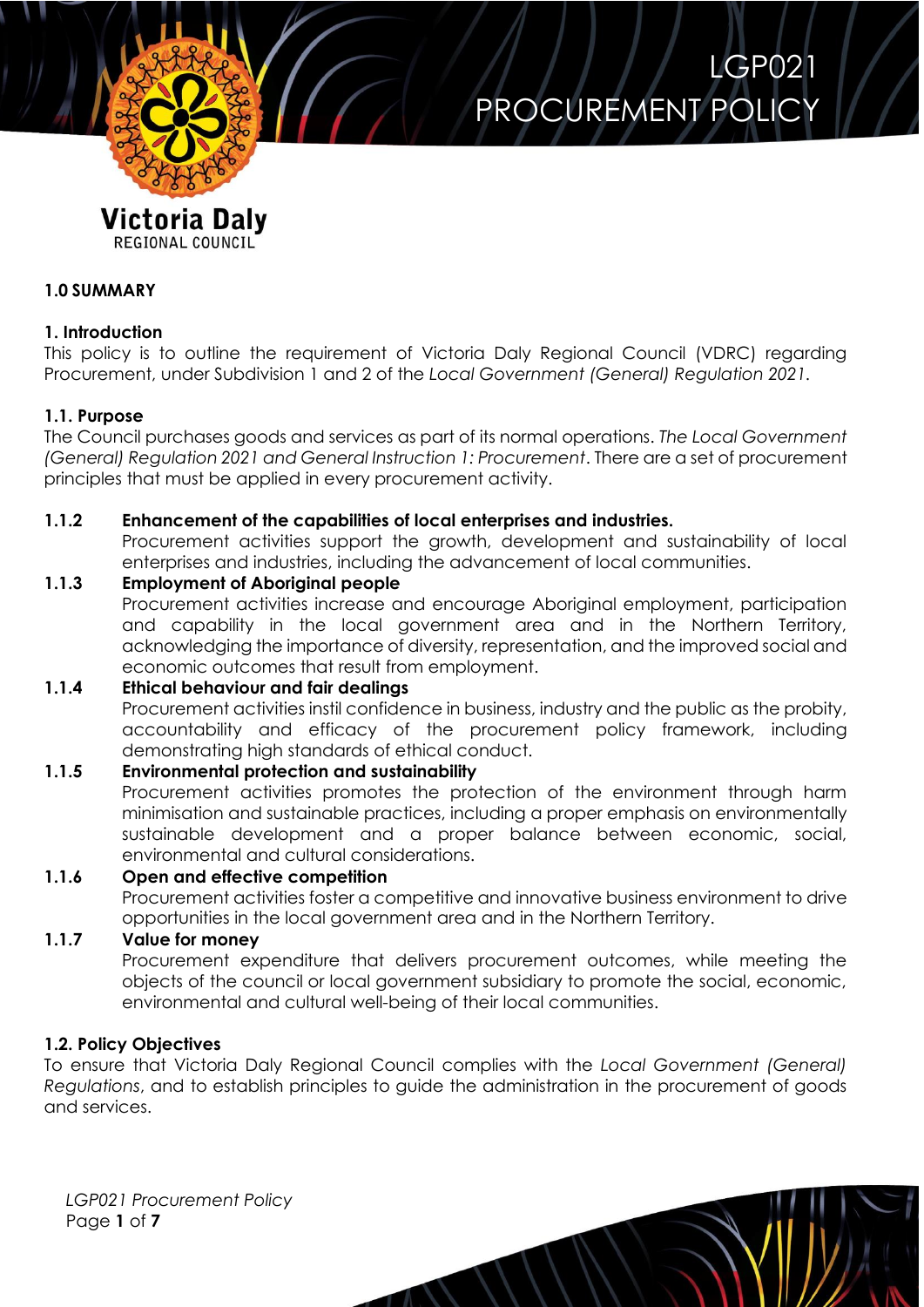

### Victoria Daly

REGIONAL COUNCIL

#### **2. GENERAL REQUIREMENTS**

Council purchasing officers are required to adhere to the following:

- Authorised limits as per the Delegation Manual.
- Any purchase over \$10,000 require a purchasing checklist be completed and approval required.

| <b>Purchase Cost (excl. GST)</b>       | <b>Procedure</b>                                                                                                                                                                                                                      |  |
|----------------------------------------|---------------------------------------------------------------------------------------------------------------------------------------------------------------------------------------------------------------------------------------|--|
| Up to \$10,000                         | Direct procurement through a quotation                                                                                                                                                                                                |  |
| Over \$10,001 but less than \$100,000  | Three written quotations to be obtained. If it is not<br>practicable to obtain quotations from 3 possible<br>suppliers, obtain as many as practicable and must<br>record in writing its reasons for not obtaining the 3<br>quotations |  |
| Over \$100,001 but less than \$150,000 | Public quotation                                                                                                                                                                                                                      |  |
| Over \$100,000                         | Tenders are to be obtained through open tender                                                                                                                                                                                        |  |

Under no circumstances are orders to be split so that the total value of the order falls under the amount of the individual's delegated authority or reduce the value of the purchase to a level where written quotations are not mandatory. This would be considered as violating Council's Fraud Protection Plan Policy and could result in deferment of the purchase until an investigation can be completed.

#### **2.1 Good Practices – Obtaining Quotations (regulation 34)**

- i. For quotations between \$10 000 and \$100 000 the responsible officer should endeavour to seek the greatest number of quotations to properly test the market and to be able to select best supplier for council.
- ii. Where it is not practicable to obtain the required written quotations from 3 potential suppliers, then the responsible officer must obtain as many quotations as possible and must record in writing the reasons for not obtaining the required 3 quotations.
- iii. Where reasons in writing are recorded, the follow details are required:
	- a. the attempts made to obtain the minimum 3 quotations;
	- b. why there was no further attempt to obtain the minimum quotations.

#### **2.2 Good and Services over \$100,000 but less than \$150,000 (regulation 35)**

2.2.1 Where the value of supplies is expected to exceed \$100,000 but less than \$150,000 public quotation can occur instead of Tender.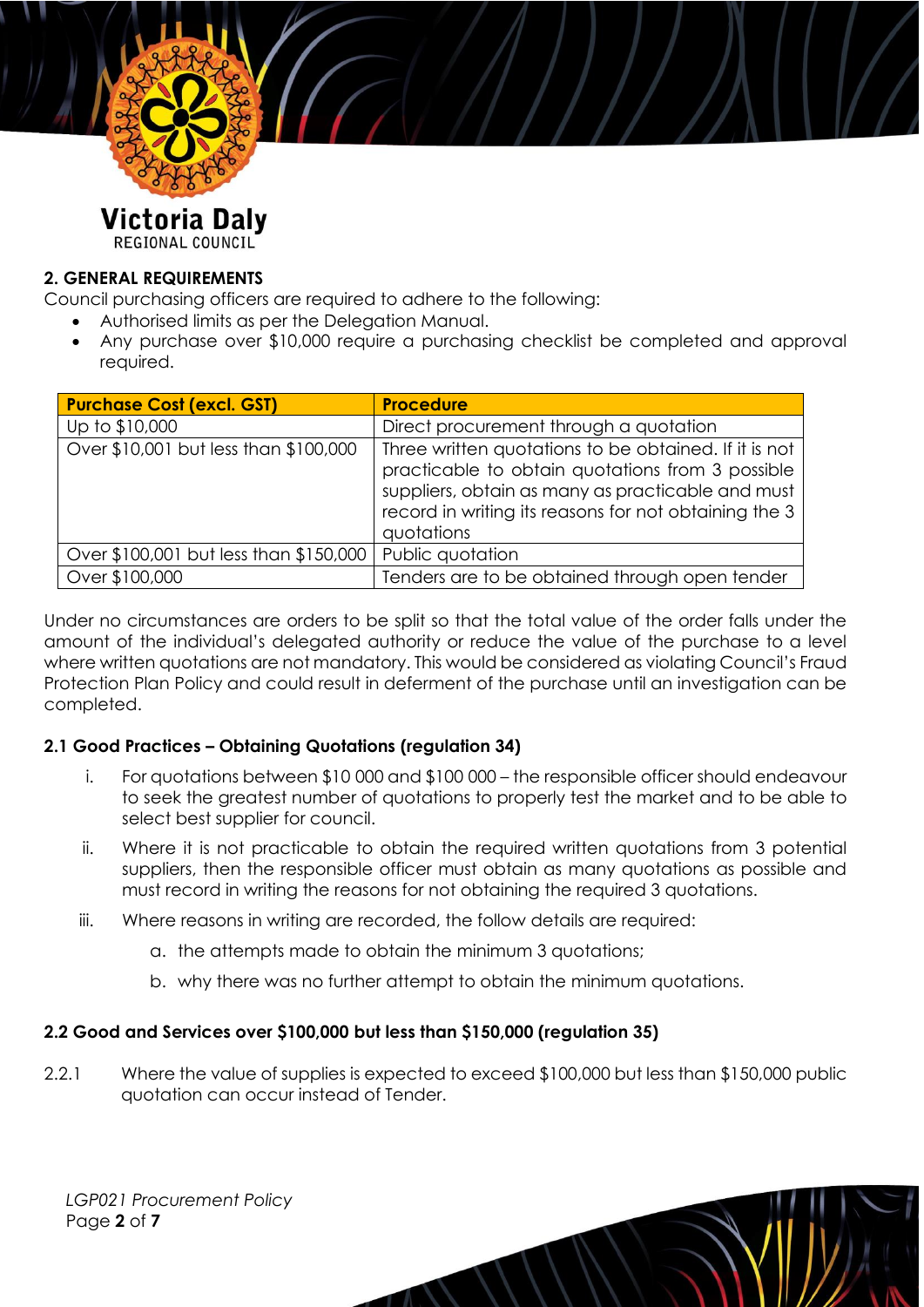

Victoria Daly

REGIONAL COUNCIL

With Public Quotation, it must be called through public notices in local newspapers, i.e. *Katherine Times* or the *NT News,* and a further notice placed on Council's website.

- 2.2.2 The notice must contain a statement of the successful quotation will be published on the Council's website.
- 2.2.3 The Council must allow at least 5 business days for receipt of quotations after giving notice.
- 2.2.4 The Council must only accept a quotation for the provision of supplies from among those that submitted quotations and must record the reason in for accepting the quotation in writing.
- 2.2.5 If Council accepts a quotation it must accept by written notice to the supplier who submitted the successful quotation and contact each other supplier that submitted a quotation, along with publishing the notice on the Council website. Notice on the website must include the supplier who submitted the successful quotation, the supplies to be provided and the quoted price.

#### **2.3 Good Practices - Weightings**

- i. For supplies at a cost of more than \$100 000 the scope of works documentation must include the predetermined weightings to be applied for the assessment of the public quotations or tenders.
- ii. Providing potential suppliers with predetermined weightings assists suppliers in providing quality and competitive public quotations or tenders and ensures that decision-making criteria is transparent.

#### **2.4 Good Practices – Open Period**

In determining the length of the open period of public quotations or tenders, past the required 5 business days, the responsible officer should consider:

- (a) the complexity of the supplies being sought the more complex the scope of works or service, the more time should be given for applicants to provide a public quotation or tender; and
- (b) the ability for potential suppliers to respond within the time desired the aim is to seek as many quality public quotations or tenders as possible; and
- (c) the timeframe of the project that is being undertaken.

#### **2.4 Tenders by Council (regulation 36)**

Council can opt to go to tender for supplies if the amount is over \$100,000, Tender is the only option for supplies that cost more than \$150,000.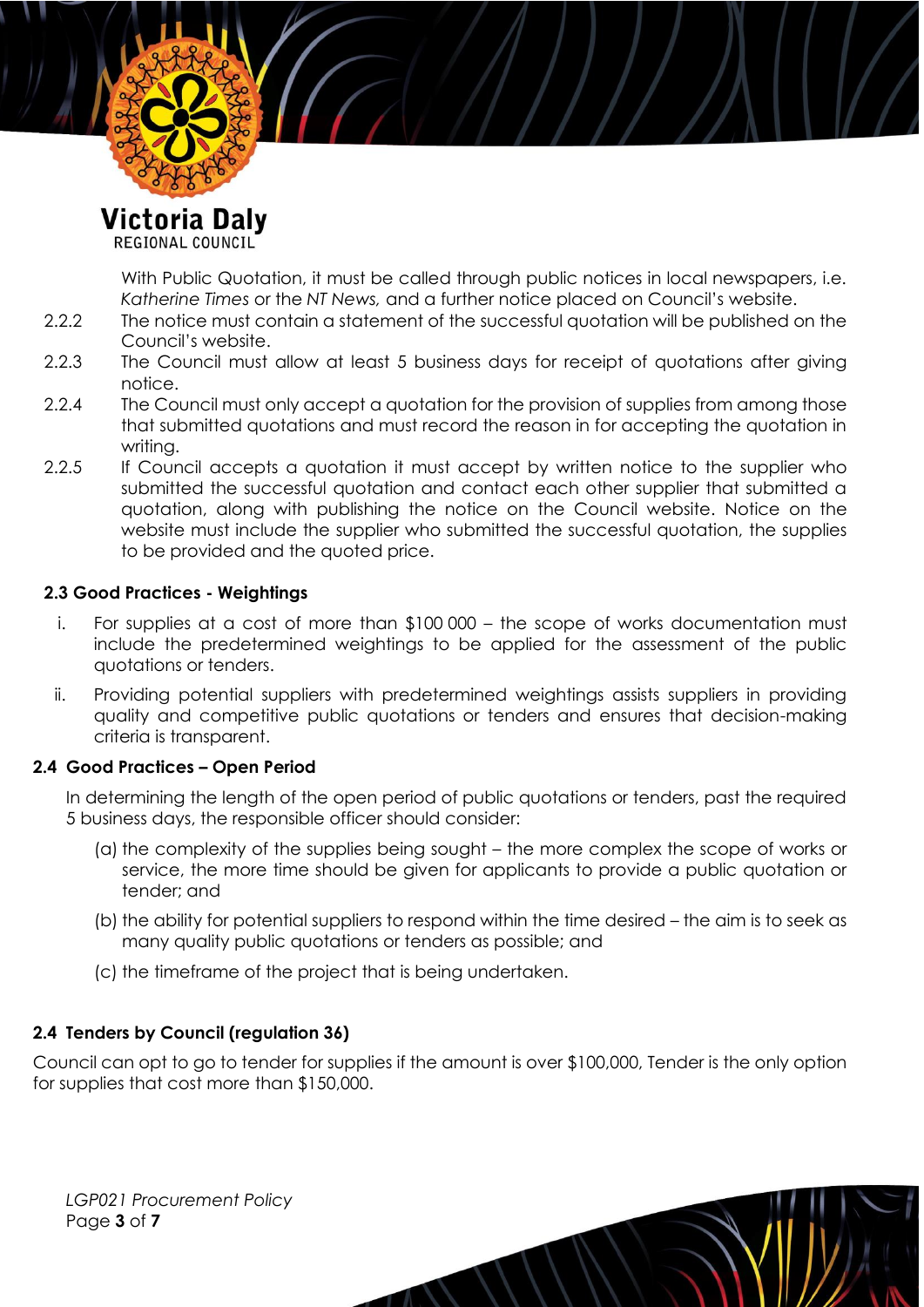

Victoria Daly

REGIONAL COUNCIL

- 2.4.1 Council must call for tenders by public notices in local newspapers, i.e. *Katherine Times*  or the *NT News,* and a further notice placed on Council's website. This notice will include:
	- a) a description of the goods or services required;
	- b) how a prospective tendered can source specific details of the goods or services required including contact details of the employee handling the tender process;
	- c) how tenders should be lodged; and
	- d) the tender closing date and time.

All tenders shall be kept confidential until their official opening and marked accordingly.

- 2.4.2 Council must allow 5 business days for the receipt of tenders after giving the notice.
- 2.4.3 Tenders received in response to the notice must be assessed, the tender panel must include at least 3 Council Staff members.
- 2.4.4 The panel is to be convened by the CEO and has the following functions to consider the tenders received in response to the notice and to provide a report in writing, to the CEO in relation to the tenders.
- 2.4.5 The CEO is not to be a panel member.
- 2.4.6 The CEO must provide the report provided by the panel to the Council.
- 2.4.7 The Council may only accept tender for the provisions of supplies from the submitted tenders and after receiving the report from the CEO.
- 2.4.8 If Council accepts the tender for the provision of supplies, Council must;
	- a) accept the tender by written notice to the person who submitted the successful tender; and
	- b) give notice of the successful tender:
		- (i) in writing to each other person who submitted a tender; and
		- (ii) by publishing the notice on the Council's website including who submitted the successful tender, the supplies to be provided and the price.

(For full tender requirements please refer to Local Government (General) Regulations 2021, 36-43.)

#### **2.5 Good practice considerations – tender panels**

- I. Depending on the complexity of the supplies being sought, the council CEO may seek the assistance or participation of experts in a tender panel, in addition to the minimum 3 council staff members who must constitute the tender panel.
- II. Conflicts of interests in relation to tender panel members need to be declared, with additional processes put in place to ensure conflicts can be identified for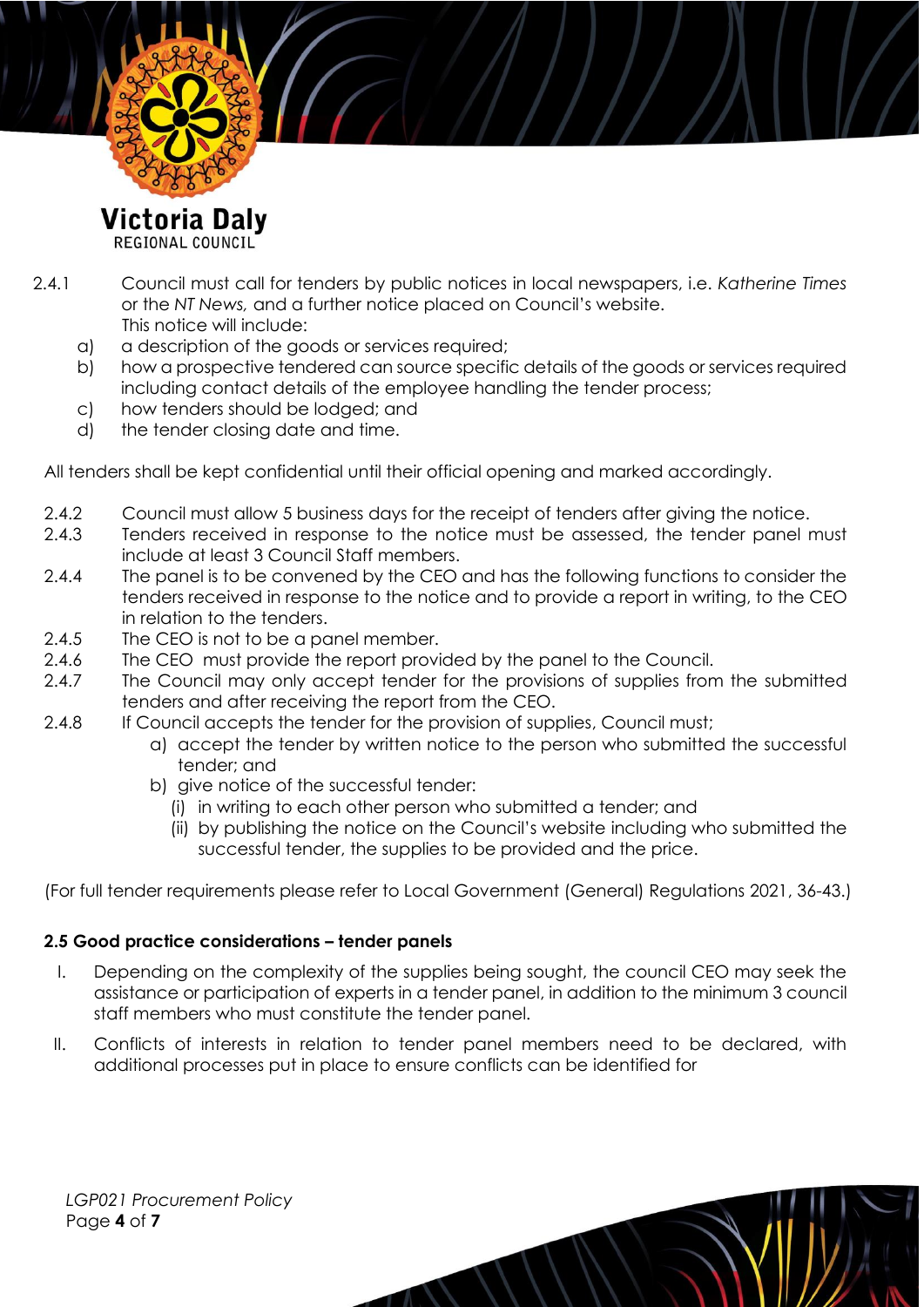

REGIONAL COUNCIL

external tender panel members. External parties with a perceived or actual conflict of interest are not to provide advice or be involved as a panel member.

- III. Conflicts of interest held by a potential supplier are to be identified during the tender panel assessment process. If a conflict of interest is identified for a supplier
- IV. whose tender is recommended, the council (or the authorised delegate) must give due consideration as to how the conflict of interest will be managed.

#### **3. CONTRACTS FOR MORE THAN 5 YEARS**

- **3.1** In relation to procurement, Council must not enter into a contract for supply that is for a period of more then 5 years, including any option to extend the contract, other then contracts for :
	- a) A lease or licence of land; or
	- b) Waste management, including the collection or transportation of waste; or
	- *c)* A particular supply approved by the CEO of the Agency under *clause 4.4 of the General Instruction 1: Procurement.*
- **3.2** A contract under *clause 4.1(b) of the General Instruction 1: Procurement*, must not be for a period of more than 10 years.

#### **4. LOCAL BUY**

Under Approval of Procurement Entity, Quotations and tenders are not required for a supply if the supply is facilitated through the procurement entity's arrangement with Local Buy Pty Ltd.

| <b>Policy Number</b>     | LGP021 Replaced 3.2.11                       |  |
|--------------------------|----------------------------------------------|--|
| Reference                | Local Government (General) Regulations 2021, |  |
|                          | General Instruction 1: Procurement           |  |
| Version                  |                                              |  |
| Approved by              | <b>Council 2022/33</b>                       |  |
| <b>Adopted Date</b>      | 27 April 2022                                |  |
| Revision                 | 4 Years                                      |  |
| Amendments               |                                              |  |
| <b>Next Revision Due</b> | 27 April 2026                                |  |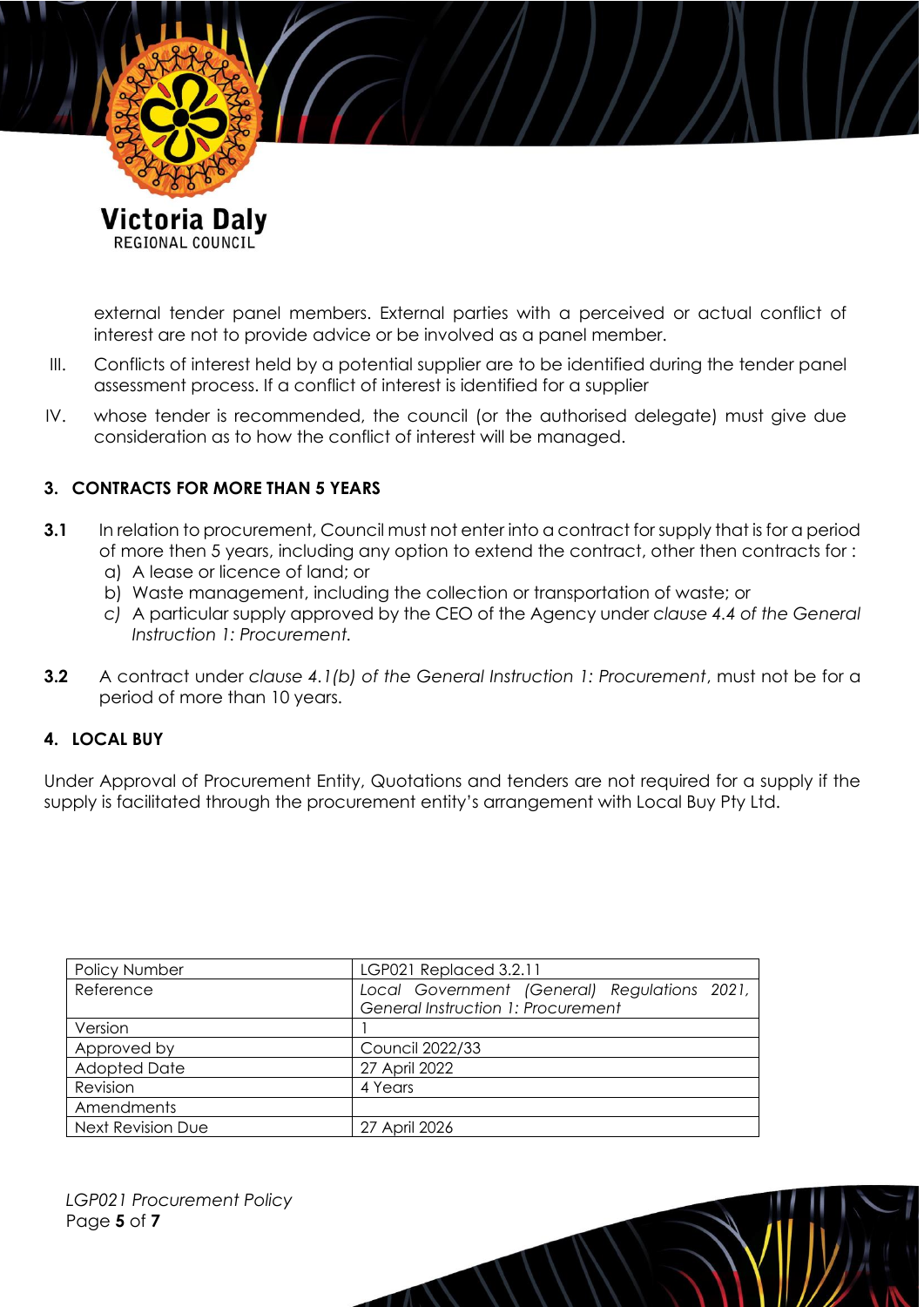# PURCHASING CHECKLIST



**FORM** 

Victoria Daly

|--|--|

Name of Requesting Officer: ……..……...………………… Signature of Officer: ……….....................  $\_$  ,  $\_$  ,  $\_$  ,  $\_$  ,  $\_$  ,  $\_$  ,  $\_$  ,  $\_$  ,  $\_$  ,  $\_$  ,  $\_$  ,  $\_$  ,  $\_$  ,  $\_$  ,  $\_$  ,  $\_$  ,  $\_$  ,  $\_$  ,  $\_$  ,  $\_$  ,  $\_$  ,  $\_$  ,  $\_$  ,  $\_$  ,  $\_$  ,  $\_$  ,  $\_$  ,  $\_$  ,  $\_$  ,  $\_$  ,  $\_$  ,  $\_$  ,  $\_$  ,  $\_$  ,  $\_$  ,  $\_$  ,  $\_$  ,

Please ensure that you complete this checklist and attach it to your Purchase Order. Please read VDRC Policy LGP021 Procurement and Delegations Manual before raising your requisition.

| <b>Purchase Cost (excl. GST)</b>                                                                                | <b>Procedure</b>                           |           |  |  |
|-----------------------------------------------------------------------------------------------------------------|--------------------------------------------|-----------|--|--|
| Up to \$10,000                                                                                                  | <b>Direct Procurement</b>                  |           |  |  |
| Over \$10,001 but less than \$100,000                                                                           | Three written quotes to be obtained        |           |  |  |
| Over \$100,000 but less than \$150,000                                                                          | <b>Public Quotation</b>                    |           |  |  |
| Over \$100,000                                                                                                  | Tenders to be obtained through open tender |           |  |  |
| For Purchases over \$10,001 but less than \$100,000 (excl. GST):                                                |                                            | Signature |  |  |
| You must obtain 3 written quotations.<br>List the Vendor name and Price below of the three quotations obtained: |                                            |           |  |  |
|                                                                                                                 |                                            |           |  |  |
|                                                                                                                 |                                            |           |  |  |
| 3.<br>You MUST attach the quotes to your purchase order.                                                        |                                            |           |  |  |
| For Purchases over \$100,000 (excl. GST):                                                                       |                                            | Signature |  |  |
| You must call a Public Quotation or Tender by public notice.                                                    |                                            |           |  |  |
| <b>Advertising Details:</b>                                                                                     |                                            |           |  |  |
|                                                                                                                 |                                            |           |  |  |
|                                                                                                                 |                                            |           |  |  |
|                                                                                                                 |                                            |           |  |  |
| You MUST attach the evaluation report to your purchase order.                                                   |                                            |           |  |  |

*LGP021 Procurement Policy* Page **6** of **7**